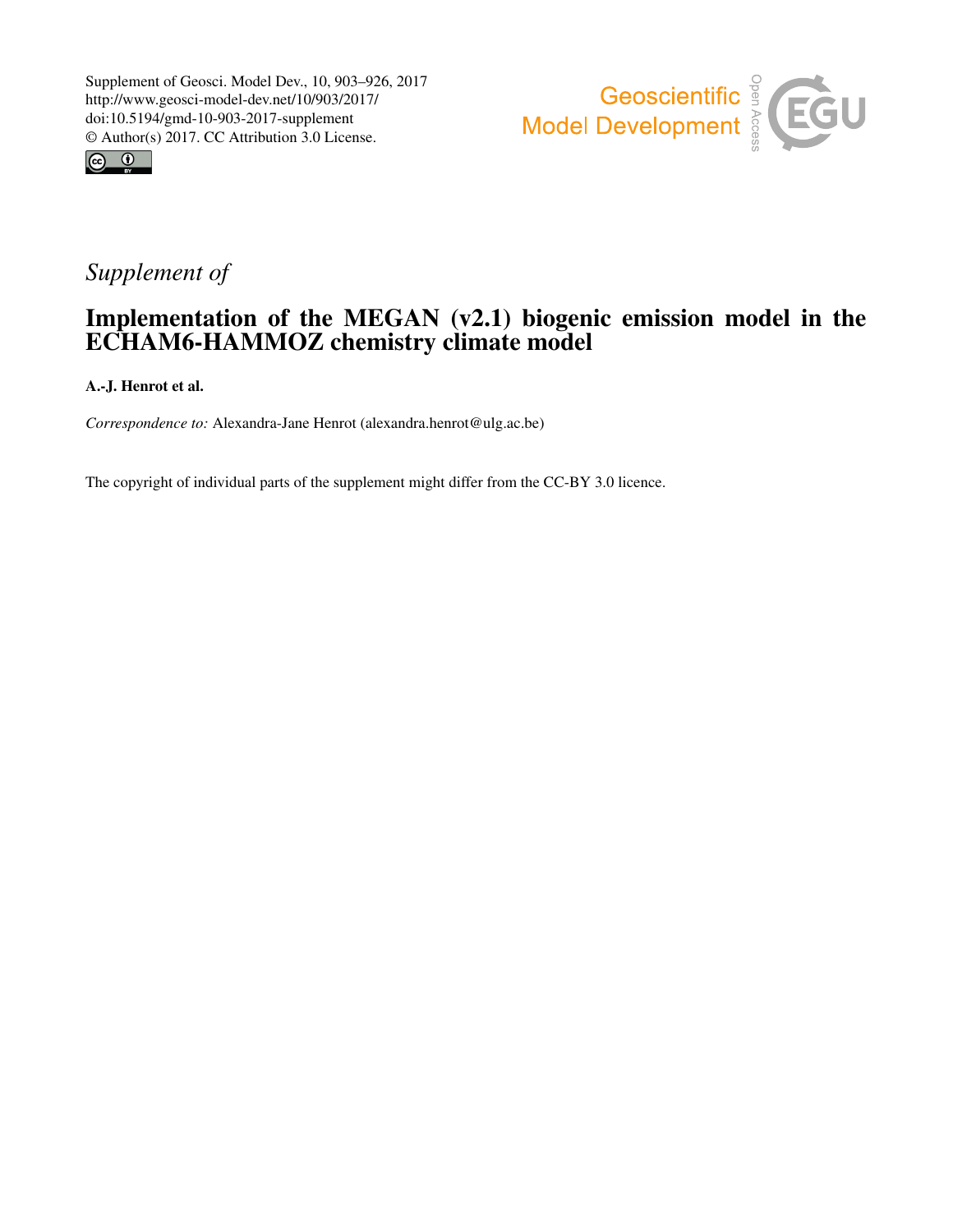#### S1 Emission activity factor parameterizations

The activity factor for LAI,  $\gamma_{LAT}$ , is calculated as

$$
\gamma_{LAI} = \frac{0.49LAI}{(1 + 0.2LAI^2)^{0.5}}\tag{S1}
$$

where  $LAI$  is the leaf area index (m<sup>2</sup> m<sup>-2</sup>) computed by JSBACH and averaged over the vegetated part of the grid cell. 5 The activity factor for light  $\gamma_P$  is calculated as follows

$$
\gamma_P = 0
$$
  
\n
$$
\gamma_P = \sin(a) \left[ 2.46(1 + 0.0005(P_{24} - 400))\Phi - 0.9\Phi^2 \right]
$$
  
\n
$$
0 < a < 180
$$
 (S2)  
\n
$$
0 < a < 180
$$
 (S3)

where  $P_{24}$  is the average surface PPFD over the last 24 hours ( $\mu$ mol of photons in 400-700 nm range m<sup>-2</sup> s<sup>-1</sup>), a is the solar angle (degrees) and  $\Phi$  is the above canopy PPFD transmission (non-dimensional) estimated as  $\Phi = P/P_{toa}$ , with P the 10 surface PPFD at current time step and  $P_{toa}$  the PPFD at the top of the atmosphere adjusted for solar angle.

The light dependent activity factor for temperature  $\gamma_T$  is estimated as

$$
\gamma_T = \frac{E_{opt} C_{T2} \exp(C_{T1} x)}{(C_{T2} - C_{T1} (1 - \exp(C_{T2} x)))}
$$
\n(S4)

where

$$
x = \left[ \frac{1}{T_{opt}} \right] - \frac{1}{T} \right] / 0.00831 \tag{S5}
$$

$$
T_{opt} = 313 + 0.6(T_{24} - T_S) \tag{S6}
$$

$$
E_{opt} = C_{eo} \exp(0.08(T_{24} - T_S))
$$
\n<sup>(S7)</sup>

(S8)

with T the lowest atmospheric model level temperature at the current time step  $(K)$ ,  $T_{24}$  the average temperature at the same level over the last 24 hours (K) and  $T_S$  the leaf temperature in standard condition (= 297 K).  $C_{T1}$  and  $C_{eo}$  are emission-class 20 empirical coefficients given for each compound in Table [S1](#page-2-0) in Section [S2.](#page-2-1)  $C_{T2}$  is an empirical coefficient (= 200).

The light independent activity factor for temperature  $\gamma_{TLI}$  is estimated as

$$
\gamma_{TLI} = \exp(\beta (T - T_S))\tag{S9}
$$

where  $\beta$  is an empirical coefficient specific of each compound class (see Table [S1\)](#page-2-0) and  $T<sub>S</sub>$  the leaf temperature in standard condition  $(= 297 \text{ K})$ .

25 The soil moisture activity factor  $\gamma_{SM}$  is calculated as

$$
\gamma_{SM} = 1
$$
\n
$$
\gamma_{SM} = (W - W_W)/\Delta W_1
$$
\n
$$
\gamma_{SM} = 0
$$
\n
$$
W > W_1
$$
\n(S10)\n
$$
W_W < W < W_1
$$
\n(S11)\n
$$
W = W_1
$$
\n(S12)\n(S13)

30 where W is the relative water content (m m<sup>-1</sup>),  $W_W$  is wilting point (i. e., the soil moisture limit below which plants cannot extract water from soil, m m<sup>-1</sup>),  $W_1$  is defined as  $W_W + \Delta W_1$  with the empirical parameter  $\Delta W_1$ =0.04 [\(Guenther et al., 2006,](#page-5-0) [2012\)](#page-5-1).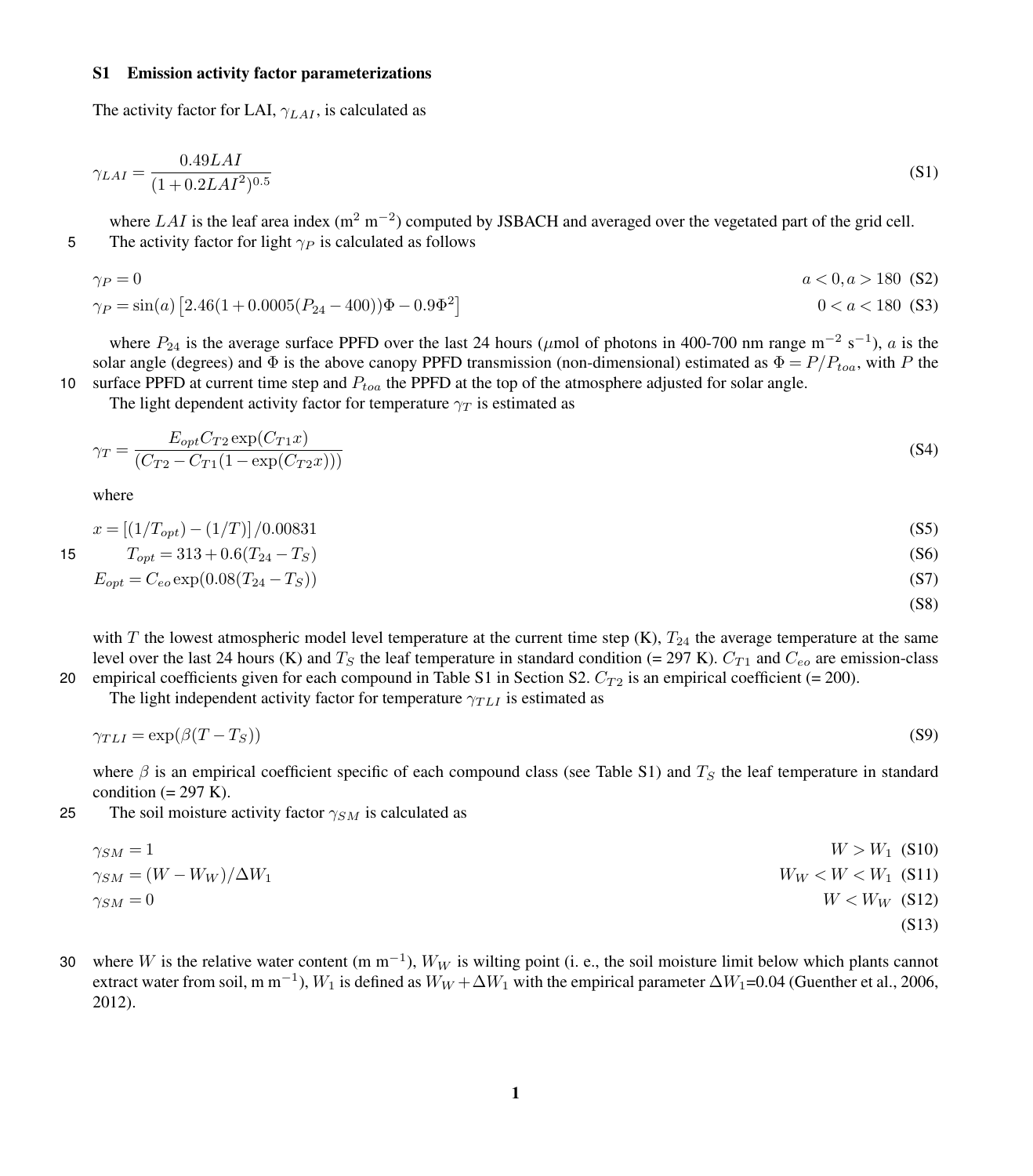### <span id="page-2-1"></span>S2 Compound specific parameters

| <b>Compound Classes</b> | LDF | $C_{T1}$ | $C_{eo}$       | β    |
|-------------------------|-----|----------|----------------|------|
| isoprene                | 1   | 95       | $\overline{c}$ |      |
| myrcene                 | 0.6 | 80       | 1.83           | 0.1  |
| sabinene                | 0.6 | 80       | 1.83           | 0.1  |
| limonene                | 0.2 | 80       | 1.83           | 0.1  |
| 3-carene                | 0.2 | 80       | 1.83           | 0.1  |
| $t-\beta$ -ocimene      | 0.8 | 80       | 1.83           | 0.1  |
| $\alpha$ -pinene        | 0.6 | 80       | 1.83           | 0.1  |
| $\beta$ -pinene         | 0.2 | 80       | 1.83           | 0.1  |
| $\beta$ -caryophyllene  | 0.5 | 130      | 2.37           | 0.17 |
| 232-MBO                 | 1   | 95       | $\overline{c}$ |      |
| methanol                | 0.8 | 60       | 1.6            | 0.08 |
| acetone                 | 0.2 | 80       | 1.83           | 0.1  |
| carbon monoxide         | 1   | 60       | 1.6            |      |
| nitric oxide            | 0   |          |                | 0.1  |
| bidirectional VOCs      | 0.8 | 95       | 2              | 0.13 |
| stress VOCs             | 0.8 | 80       | 1.83           | 0.1  |
| other VOCs              | 0.2 | 80       | 1.83           | 0.1  |

<span id="page-2-0"></span>Table S1. Compound-class specific model parameters for the calculation of light and temperature activity factor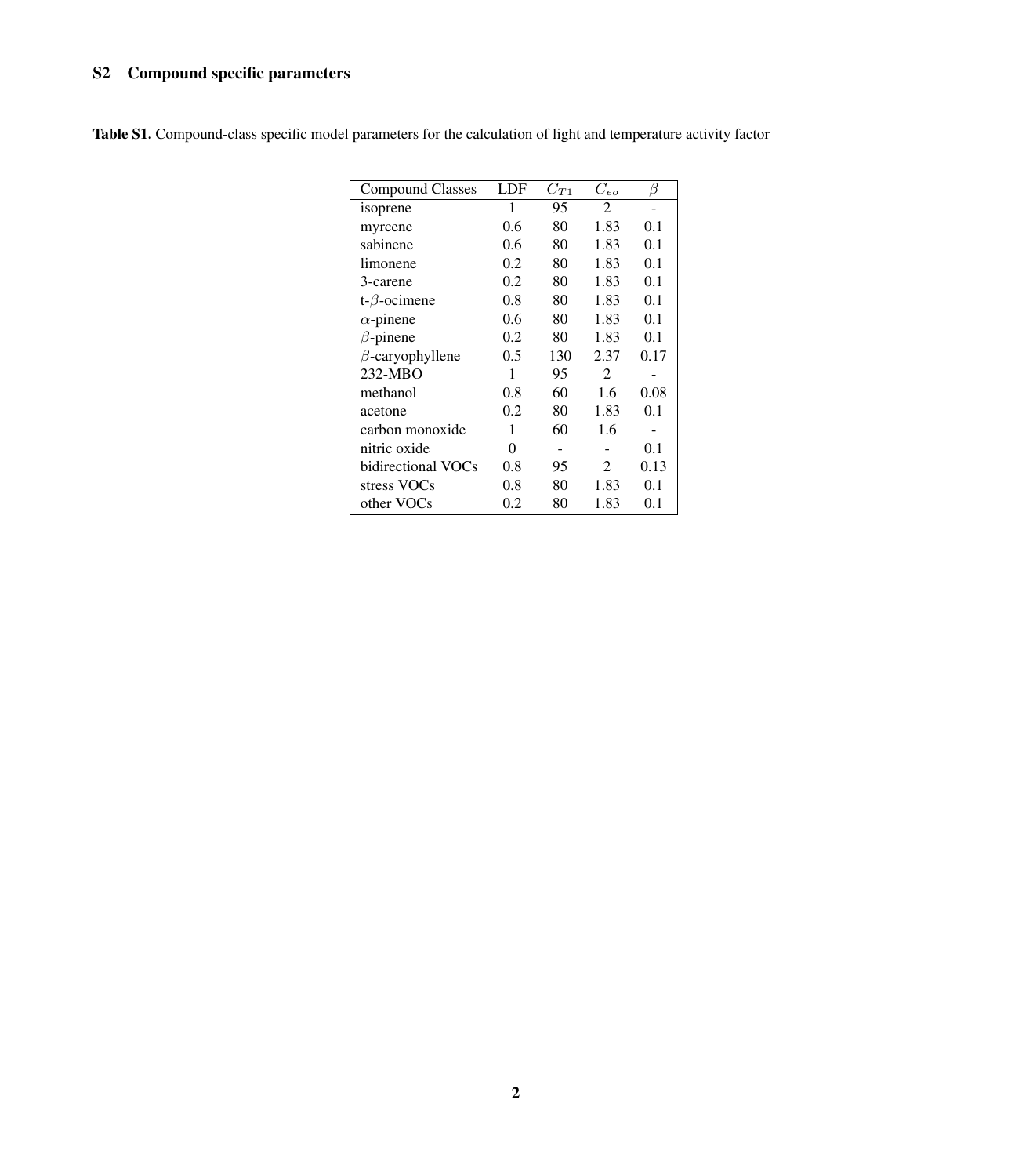## S3 Compound specific emission factor for the MEGAN2.1-CLM4 15-PFTs

|  |  | <b>Table S2.</b> Compound specific emission factor for each of the 15 PFTs of the MEGANv2.1-CLM4 scheme ( $\mu$ g m <sup>-2</sup> h <sup>-1</sup> ). |
|--|--|------------------------------------------------------------------------------------------------------------------------------------------------------|
|--|--|------------------------------------------------------------------------------------------------------------------------------------------------------|

| <b>Compound Names</b>  | $\epsilon_1$ | $\epsilon_2$             | $\epsilon_3$   | $\epsilon_4$ | $\epsilon_5$ | $\epsilon_6$ | $\epsilon$ 7   | $\epsilon_8$ | $\epsilon_9$ | $\epsilon_{10}$ | $\epsilon_{11}$ | $\epsilon_{12}$ | $\epsilon_{13}$ | $\epsilon_{14}$ | $\epsilon_{15}$ |
|------------------------|--------------|--------------------------|----------------|--------------|--------------|--------------|----------------|--------------|--------------|-----------------|-----------------|-----------------|-----------------|-----------------|-----------------|
| isoprene               | 600          | 3000                     | $\mathbf{1}$   | 7000         | 10000        | 7000         | 10000          | 11000        | 2000         | 4000            | 4000            | 1600            | 800             | 200             | $\mathbf{1}$    |
| myrcene                | 70           | 70                       | 60             | 80           | 30           | 80           | 30             | 30           | 30           | 50              | 30              | 0.3             | 0.3             | 0.3             | 0.3             |
| sabinene               | 70           | 70                       | 40             | 80           | 50           | 80           | 50             | 50           | 50           | 70              | 50              | 0.7             | 0.7             | 0.7             | 0.7             |
| limonene               | 100          | 100                      | 130            | 80           | 80           | 80           | 80             | 80           | 60           | 100             | 60              | 0.7             | 0.7             | 0.7             | 0.7             |
| 3-carene               | 160          | 160                      | 80             | 40           | 30           | 40           | 30             | 30           | 30           | 100             | 30              | 0.3             | 0.3             | 0.3             | 0.3             |
| t- $\beta$ -ocimene    | 70           | 70                       | 60             | 150          | 120          | 150          | 120            | 120          | 90           | 150             | 90              | $\mathbf{2}$    | $\mathbf{2}$    | $\overline{2}$  | $\mathbf{2}$    |
| $\alpha$ -pinene       | 500          | 500                      | 510            | 600          | 400          | 600          | 400            | 400          | 200          | 300             | 200             | $\overline{2}$  | $\overline{2}$  | $\overline{2}$  | $\mathbf{2}$    |
| $\beta$ -pinene        | 300          | 300                      | 200            | 120          | 130          | 120          | 130            | 130          | 100          | 150             | 100             | 1.5             | 1.5             | 1.5             | 1.5             |
| $\beta$ -caryophyllene | 80           | 80                       | 80             | 60           | 40           | 60           | 40             | 40           | 50           | 50              | 50              | $\mathbf{1}$    | $\mathbf{1}$    | $\mathbf{1}$    | $\overline{4}$  |
| 232-MBO                | 700          | 60                       | 0.01           | 0.01         | 0.01         | 0.01         | $\overline{2}$ | 0.01         | 0.01         | 0.01            | 0.01            | 0.01            | 0.01            | 0.01            | 0.01            |
| methanol               | 900          | 900                      | 900            | 500          | 900          | 500          | 900            | 900          | 900          | 900             | 900             | 500             | 500             | 500             | 900             |
| acetone                | 240          | 240                      | 240            | 240          | 240          | 240          | 240            | 240          | 240          | 240             | 240             | 80              | 80              | 80              | 80              |
| carbon monoxide        | 600          | 600                      | 600            | 600          | 600          | 600          | 600            | 600          | 600          | 600             | 600             | 600             | 600             | 600             | 600             |
| nitric oxide           | $\mathbf{0}$ | $\overline{\phantom{a}}$ | $\overline{a}$ | 0.1          |              |              |                |              |              |                 |                 |                 |                 |                 |                 |
| ethanol                | 200          | 200                      | 200            | 200          | 200          | 200          | 200            | 200          | 200          | 200             | 20              | 20              | 20              | 20              | 20              |
| acetaldehyde           | 200          | 200                      | 200            | 200          | 200          | 200          | 200            | 200          | 200          | 200             | 20              | 20              | 20              | 20              | 20              |
| formaldehyde           | 40           | 40                       | 40             | 40           | 40           | 40           | 40             | 40           | 40           | 40              | 16              | 16              | 16              | 16              | 16              |
| acetic acid            | 30           | 30                       | 30             | 30           | 30           | 30           | 30             | 30           | 30           | 30              | 12              | 12              | 12              | 12              | 12              |
| formic acid            | 30           | 30                       | 30             | 30           | 30           | 30           | 30             | 30           | 30           | 30              | 12              | 12              | 12              | 12              | 12              |
| ethene                 | 174          | 174                      | 174            | 174          | 174          | 174          | 174            | 174          | 174          | 174             | 174             | 174             | 174             | 174             | 174             |
| hydrogen cyanide       | 4.5          | 4.5                      | 4.5            | 4.5          | 4.5          | 4.5          | 4.5            | 4.5          | 4.5          | 4.5             | 4.5             | 4.5             | 4.5             | 4.5             |                 |
| toluene                | 9            | 9                        | 9              | 9            | 9            | 9            | 9              | 9            | 9            | 9               | 9               | 9               | 9               | 9               | 9               |
| methyl bromide         | 2.8          | 2.8                      | 2.8            | 2.8          | 2.8          | 2.8          | 2.8            | 2.8          | 2.8          | 2.8             | 2.8             | 2.8             | 2.8             | 2.8             | 2.8             |
| methyl chloride        | 1.4          | 1.4                      | 1.4            | 1.4          | 1.4          | 1.4          | 1.4            | 1.4          | 1.4          | 1.4             | 1.4             | 1.4             | 1.4             | 1.4             | 1.4             |
| methyl ioide           | 0.14         | 0.14                     | 0.14           | 0.14         | 0.14         | 0.14         | 0.14           | 0.14         | 0.14         | 0.14            | 0.14            | 0.14            | 0.14            | 0.14            | 0.14            |
| dimethyl sulfide       | 0.42         | 0.42                     | 0.42           | 0.42         | 0.42         | 0.42         | 0.42           | 0.42         | 0.42         | 0.42            | 0.42            | 0.42            | 0.42            | 0.42            | 0.42            |
| methane                | 0.7          | 0.7                      | 0.7            | 0.7          | 0.7          | 0.7          | 0.7            | 0.7          | 0.7          | 0.7             | 0.7             | 0.7             | 0.7             | 0.7             | 0.7             |
| ethane                 | 1.4          | 1.4                      | 1.4            | 1.4          | 1.4          | 1.4          | 1.4            | 1.4          | 1.4          | 1.4             | 1.4             | 1.4             | 1.4             | 1.4             | 1.4             |
| propane                | 0.14         | 0.14                     | 0.14           | 0.14         | 0.14         | 0.14         | 0.14           | 0.14         | 0.14         | 0.14            | 0.14            | 0.14            | 0.14            | 0.14            | 0.14            |
| butene                 | 67.2         | 67.2                     | 67.2           | 67.2         | 67.2         | 67.2         | 67.2           | 67.2         | 67.2         | 67.2            | 67.2            | 67.2            | 67.2            | 67.2            | 67.2            |
| propene                | 33.6         | 33.6                     | 33.6           | 33.6         | 33.6         | 33.6         | 33.6           | 33.6         | 33.6         | 33.6            | 33.6            | 33.6            | 33.6            | 33.6            | 33.6            |
| benzaldehyde           | 0.14         | 0.14                     | 0.14           | 0.14         | 0.14         | 0.14         | 0.14           | 0.14         | 0.14         | 0.14            | 0.14            | 0.14            | 0.14            | 0.14            | 0.14            |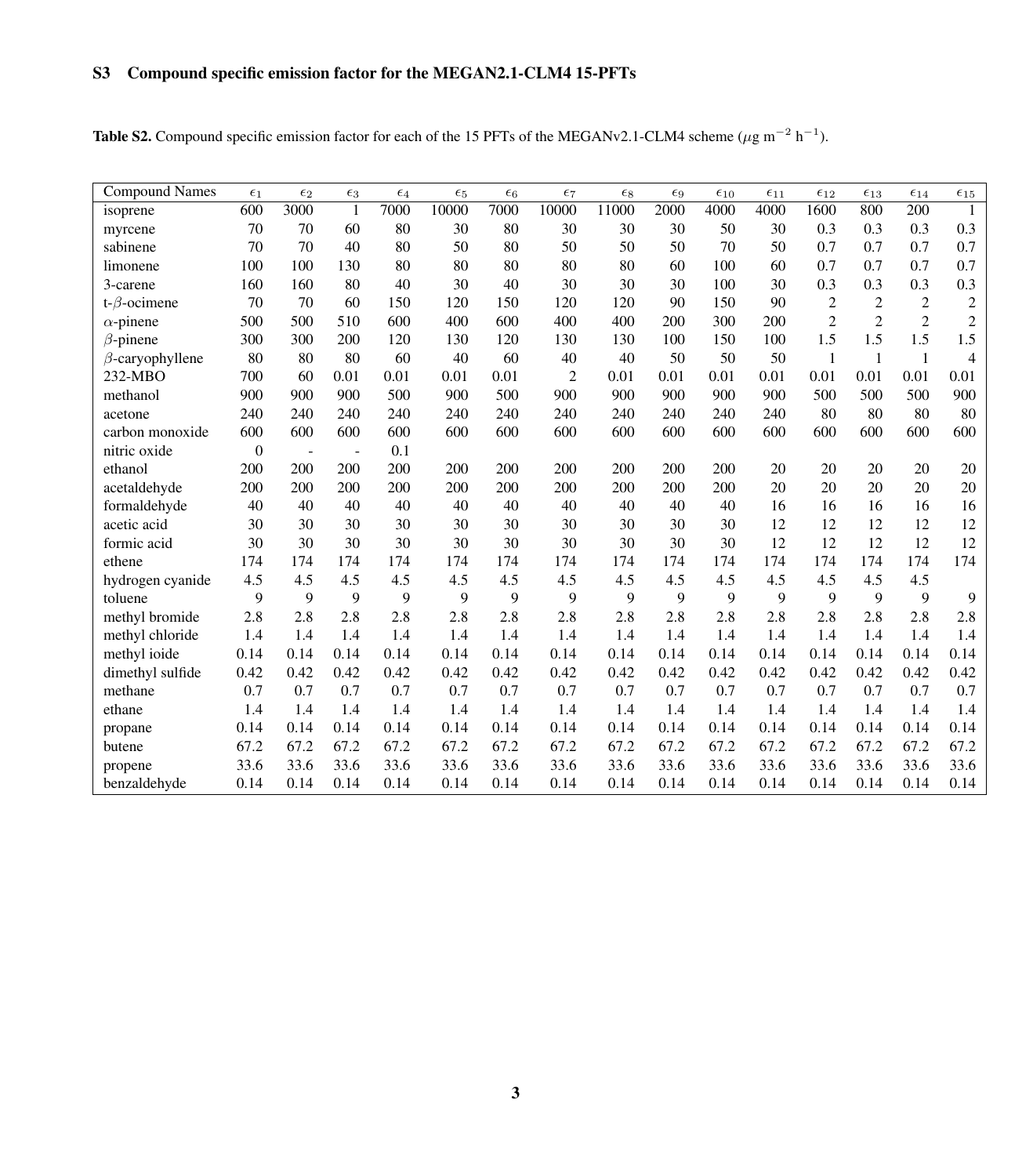### S4 Global annual emission totals of the reference and sensitivity simulations for the 32 compounds

**Table S3.** Global annual emission totals (Tg C yr<sup>-1</sup>) of the 32 compounds averaged over the 12 years (2000-2012) for the reference CTRL, PFT-CLM4, PFT-JSBACH and TEST-NUDG simulations.

| Compounds              | <b>CTRL</b>    | PFT-CLM4 | PFT-JSBACH   | <b>TEST-NUDG</b> |
|------------------------|----------------|----------|--------------|------------------|
| isoprene               | 417            | 381.7    | 304          | 409.3            |
| methanol               | 43.9           | 43.9     | 36.3         | 42.4             |
| $\alpha$ -pinene       | 26.1           | 45.7     | 37.1         | 25.3             |
| acetone                | 22.9           | 22.9     | 18.8         | 21.6             |
| ethene                 | 22.9           | 22.9     | 19.9         | 22               |
| $\beta$ -pinene        | 15.8           | 15.6     | 12.5         | 15               |
| t- $\beta$ -ocimene    | 14             | 10.5     | 8.4          | 13.8             |
| propene                | 12.7           | 12.7     | 10.9         | 11.8             |
| ethanol                | 8.8            | 8.8      | 7            | 8.5              |
| acetaldehyde           | 9.2            | 9.2      | 7.3          | 8.9              |
| limonene               | 8.4            | 9.5      | 7.4          | 8                |
| butene                 | 6.3            | 6.3      | 5.5          | 5.9              |
| 3-carene               | 6              | 6.1      | 5.1          | 5.7              |
| sabinene               | 5.7            | 6.3      | 5.2          | 5.5              |
| $\beta$ -caryophyllene | 4.3            | 4.3      | 3.4          | $\overline{4}$   |
| myrcene                | 2.3            | 5.9      | 4.9          | 2.2              |
| 232-MBO                | $\overline{c}$ | 1.7      | 1.3          | 1.9              |
| formaldehyde           | 1.7            | 1.7      | 1.4          | 1.6              |
| acetic acid            | 1.3            | 1.3      | $\mathbf{1}$ | 1.2              |
| toluene                | 1.3            | 1.3      | 1.1          | 1.2              |
| formic acid            | 0.8            | 0.8      | 0.7          | 0.8              |
| hydrogen cyanide       | 0.3            | 0.3      | 0.3          | 0.3              |
| ethane                 | 0.3            | 0.3      | 0.2          | 0.2              |
| methane                | 0.12           | 0.12     | 0.1          | 0.1              |
| methyl chloride        | 0.07           | 0.07     | 0.06         | 0.07             |
| dimethyl sulfide       | 0.04           | 0.04     | 0.03         | 0.03             |
| propane                | 0.03           | 0.03     | 0.02         | 0.02             |
| benzaldehyde           | 0.02           | 0.02     | 0.02         | 0.02             |
| methyl bromide         | 0.01           | 0.01     | 0.01         | 0.01             |
| methyl ioide           | 0.003          | 0.003    | 0.002        | 0.002            |
| carbon monoxide        | 41.1           | 41.1     | 35.7         | 40.4             |
| nitric oxide           | 5.9            | 3.6      | 3.4          | 5.4              |